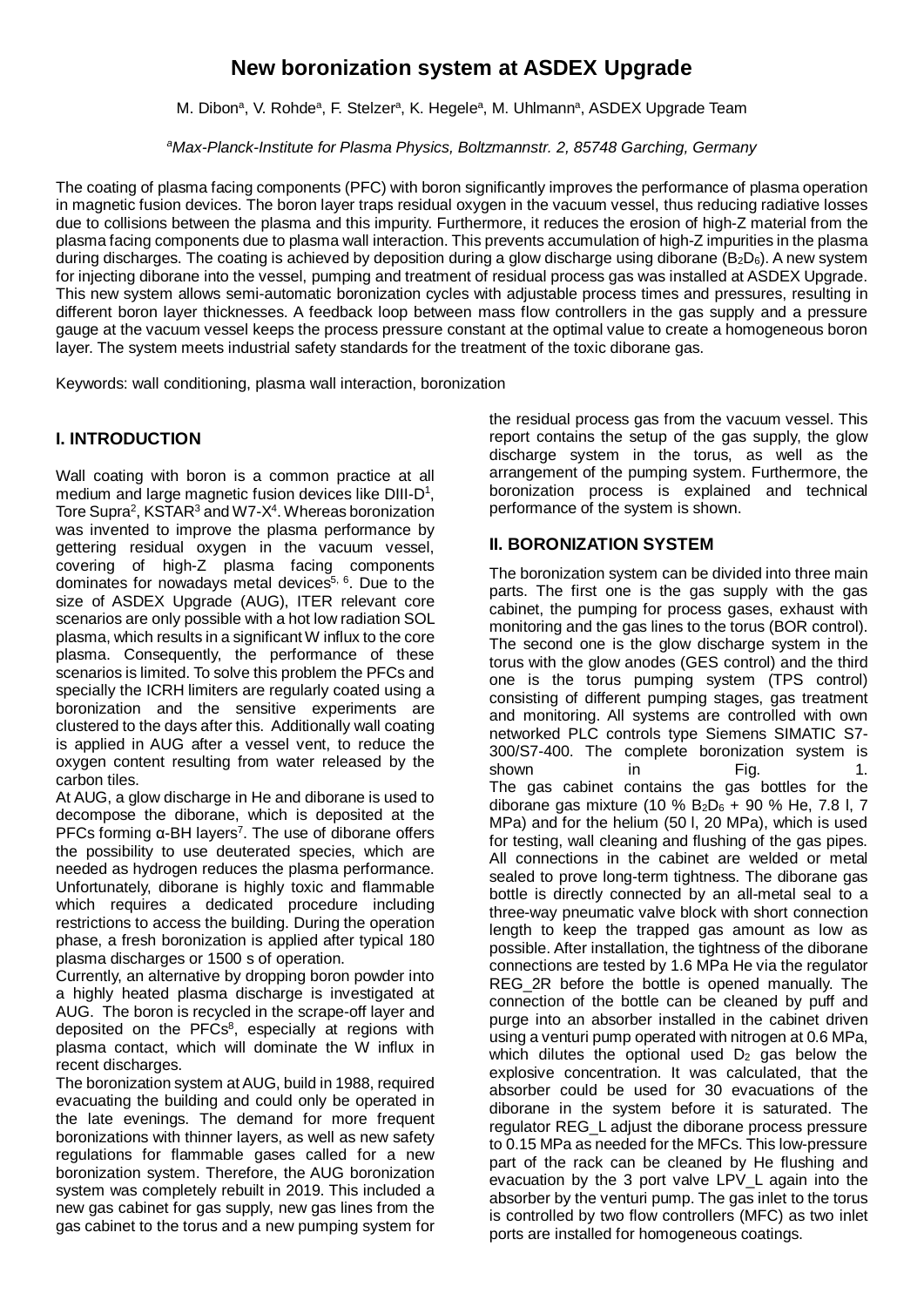

**Figure 1: Schematic of boronization system on ASDEX Upgrade. Explanations of the names and symbols can be found in section II**

Additionally, a helium supply with a separate cylinder is installed in the cabinet. Beside leak tests and flushing for cleaning purpose, the He can also feed the MFCs. This is needed for function tests of the whole system, which are done as part of the boronization procedure. Most of the components in the rack are designed to operate at pressure up to 0.8 MPa. To protect them in case of a malfunctioning regulator, both gas lines are equipped with rupture discs (RD\_L, RD\_R), which open at 0.5 MPa, pressure switches (PSA\_5L, PSA\_5R) and relief valves (SRV\_L, SRV\_R), which open at 0.6 MPa.

The gases pass through both MFCs, which are used to regulate the gas pressure in the torus. They allow a flow of 2 Pam<sup>3</sup>/s in total while requiring an inlet pressure above 0.1 MPa. If the supply pressure drops below that pressure threshold due to empty bottles, the MFCs can be bypassed through OBV\_L and OBV\_R to deplete the gas in the bottles completely. After the gas has passed through the MFCs or the bypass valves, it enters the two gas lines to the torus, which are each about 20 m long and run through the torus hall. These gas lines are built as 1" coaxial pipes. The outer pipes are evacuated and monitored by pressure switches PSA\_6L and PSA\_6R. If the pipes are damaged, the vacuum is broken and the pressure switches shut down the process. The inlet valves into the torus TYV-01-01 and TYV-10-1 are located on opposite sides of the torus to have a more uniform gas distribution in the torus. The flame resistant gas cabinet, which is located outside the torus hall, is constantly vented into an exhaust, which leads outside

the building. The gas from the venture nozzle is blown into the same exhaust, which is equipped with a diborane monitor.

The glow discharge system was adopted from the old boronization system<sup>9</sup>. It consists of four glow anodes, which are installed symmetrically around the torus magnetic low field side. Typically they are operated with 2 A and 540 V each. The old system achieved uniform boron layers, as observed by visual inspection after a vessel vent<sup>10</sup>. Hence, it was decided to reuse the glow discharge system for the new boronization system. The pumping system was redesigned to allow operation of the glow discharge with either  $D_2$  or He in the diborane gas mixture. To gain a safer operation the previously used thermal decomposers were replaced by an industry filter system. Two turbomolecular pumps (S5TP, S13TP), which are part of the regular torus pumping system, located 90° from the gas inlet, are used. The turbomolecular pumps are Pfeiffer TPU2301P, which are usually connected to the forevacuum line via the valves S5VV and S13VV. During boronization, these valves are closed and the exhaust gas is routed through valves S5VVB and S13VVB to the new diborane pumping system. A dry screw pump (Leybold DRYVAC DV650 ATEX) which is vacuum tight and allows hydrogen operation, was selected as roughing pump. Presently no roughing pumps, which are certificated for diborane operation, are available. Hence, the input gas has to be inertised before it reached the roughing pump. For this reason nitrogen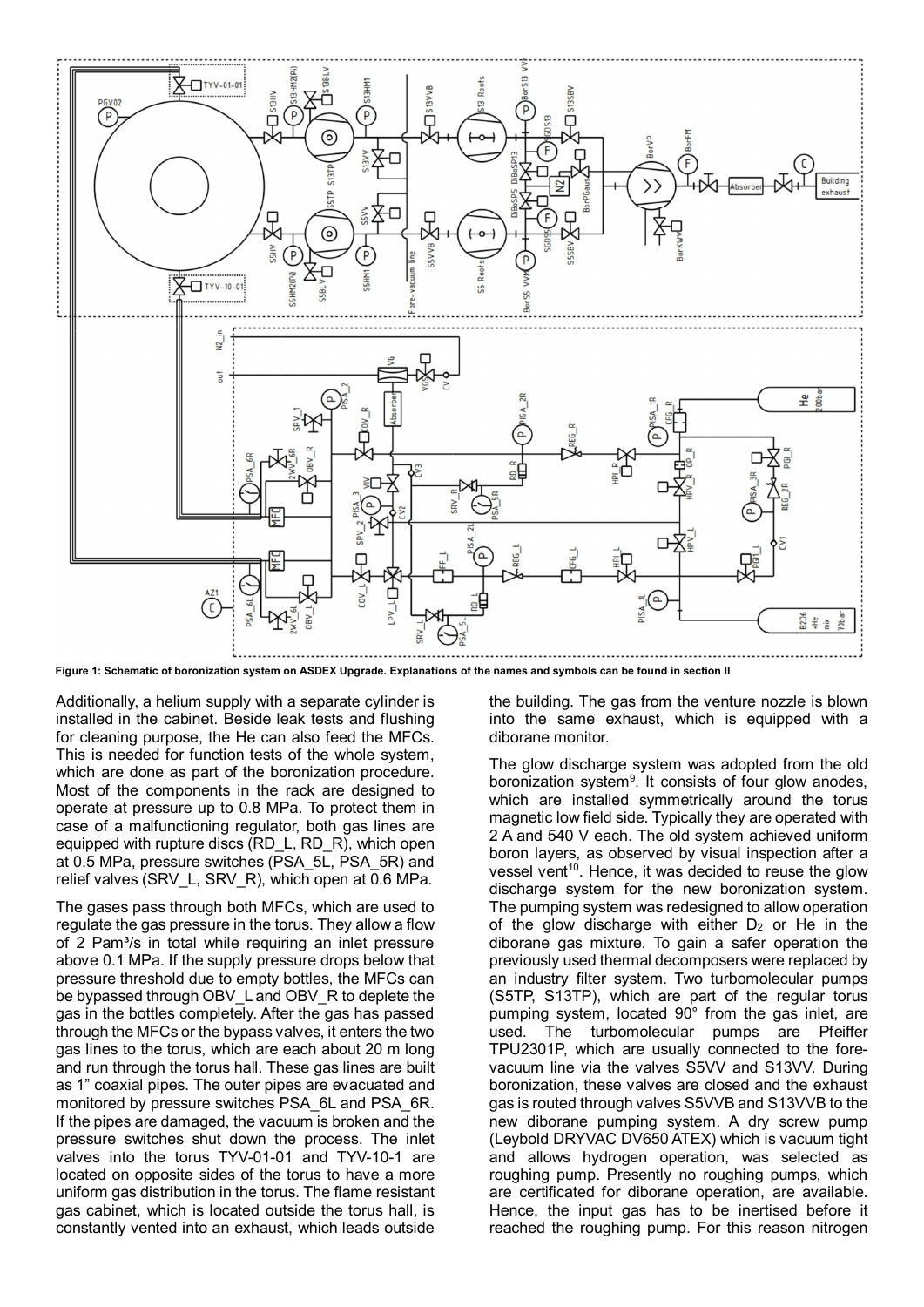with a flow of 4000 l/s, resulting in a pressure of 300 Pa, is needed. This dilutes the diborane gas below the explosive concentration of 0.9% and can safely enter the screw pump. As this results in a pressure to high for the operation of the turbomolecular pumps, two roots pumps (S5 Roots, S13 Roots) were added to the system. These pumps are of the type Leybold RUVAC WSU251 and they create the necessary fore-vacuum pressure below 110 Pa for the turbomolecular pumps. The nitrogen flow is constantly monitored during boronization using the flow meters SGDS5 and SGDS13 and a drop of the N2 flow would terminate the process. The dry screw pump is installed directly beneath the torus hall chimney. The pumps and valves are connected by fully welded 76.1 x 2 mm stainless steel pipes, which run along the torus hall floor. The diborane exhaust gas is fed into a chemical absorber while the flow between pump and absorber is constantly monitored with a thermal flow meter (BorFM) to detect a blockage downstream. The absorber is a CS CLEANSORB CS025LS. Its capacity is large enough to take in the content of the entire diborane bottle at full pressure in case of a major malfunction. The gas coming out of the absorber is checked by a diborane monitor before it is vented into the chimney.

### **III. BORONIZATION PROCESS**

Before the boronization process starts, all safetyrelevant components on the TPS are checked during fully automated sequences to guarantee perfect functionality. Once this is established and the torus hall is void of all personnel, the torus gas inlet control (GES) is given the approval to start the first helium glow discharge. This first helium glow discharge is run for about three hours and is used for wall cleaning. After this wall cleaning discharge is finished, the glow discharge is terminated and the gate valves between the turbomolecular pumps and the torus are closed by the torus pumping system (TPS) except for S5HV and S13HV. After confirming that the gate valves are closed and the purge system of the TPS is activated (SGDS5 and SGDS13), the control system of the diborane gas cabinet (BOR) is enabled to initiate the boronization program. The helium line in the gas cabinet is opened and the MFCs regulate the vessel pressure to 0.5 Pa. When this pressure is within a tolerance of 0.05 Pa over 5 minutes, the glow discharge is started. This helium glow discharge is run typically for 10 minutes and it is used to establish a stable glow discharge. The closing of the helium line and the opening of the diborane line in the gas cabinet are done in parallel and the glow discharge is not interrupted to ensure that diborane gas is converted in the glow plasma. The glow discharge in the He  $\&$  B<sub>2</sub>D<sub>6</sub> gas mixture is continued for several hours before switching back to helium, which is also done without interrupting the glow discharge. The helium glow discharge is maintained for about 15 minutes to purge the gas lines from remaining diborane before the helium line in the gas cabinet is closed and the glow discharge is terminated. During the entire time of the boronization, all currents of the glow discharge (He &

B<sub>2</sub>D<sub>6</sub>) are measured and analyzed every 200 ms through the GES control. A deviation of the currents by more than 50 mA from predefined values (1900 mA, see IV.) would cause the GES control to interrupt the glow discharge. When the pre-set boronization time, which includes the He wall cleaning discharges, on the BOR control has expired, the TPS is prompted to open all torus gate valves and to close the purge valves. The GES control then starts the final cleaning, which is usually run for 15 minutes. The system has been tested with process times of 5 to 10 minutes. However, good boron layers require longer wall cleaning and boron deposition times.

# **IV. TECHNICAL PERFORMANCE**

To classify the kind of layers produced by the glow discharge, Si wafers were exposed using a manipulator system during a boronization. Ion beam techniques offer the possibility to get the material composition. It turned out that typical  $\alpha$ -BCD layers are produced<sup>10</sup>. Ion beam analysis revealed the atomic density of the boron on the sample surface. This was compared to the amount of boron that was injected into the torus as diborane gas, which showed a nearly perfect decomposition efficiency. Additionally, some tiles were analyzed using XPS<sup>11</sup>. Most of these investigations were done before the complete transition of AUG to W plasma facing components. As the carbon concentration was strongly reduced, the effects of the boronization on the plasma behave similar. The only change was the stability of the layers on air, i.e. after a vessel vent. Now the layers are forming a white dust, as they react presumably with water. Residual gas analysis is strongly hampered during boronization, as the diborane reacts with the filament, so the operation time has to be reduced. When comparing mass spectra with and without glow discharge, it was found that 97 % of the diborane gas had been disintegrated. The new boronization system and its maintenance features (bottle changing program, purge program) were tested thoroughly with helium before switching to the diborane gas mixture for the first boronization in December 2019. The system has since undergone improvements concerning usability and safety, like the visualization of timers or the implementation of the diborane monitors into the building alarm system. The results in Fig. 2 show the system parameters during the boronization on June 5 2020, which indicate the overall system performance. It can be seen that the supply pressures for the MFCs remain constant during the different stages of the boronization process. This is important to allow the MFCs to regulate the flows precisely and not have fluctuations, which would result in a varying torus pressure. The flows overshoot slightly when gas is first let into the torus or when the gas species is changed from helium to diborane and vice versa. This overshoot is a result of the feedback loop between the MFCs and the baratron pressure gauge at the torus. The pressure gauge responds with a delay to the increasing flow through the MFCs, leading to a pressure above the desired 0.5 Pa in the vessel. The MFCs react and reduce the flow until the requested pressure is reached. Feedback oscillations are suppressed by slowly opening or closing the MFCs.